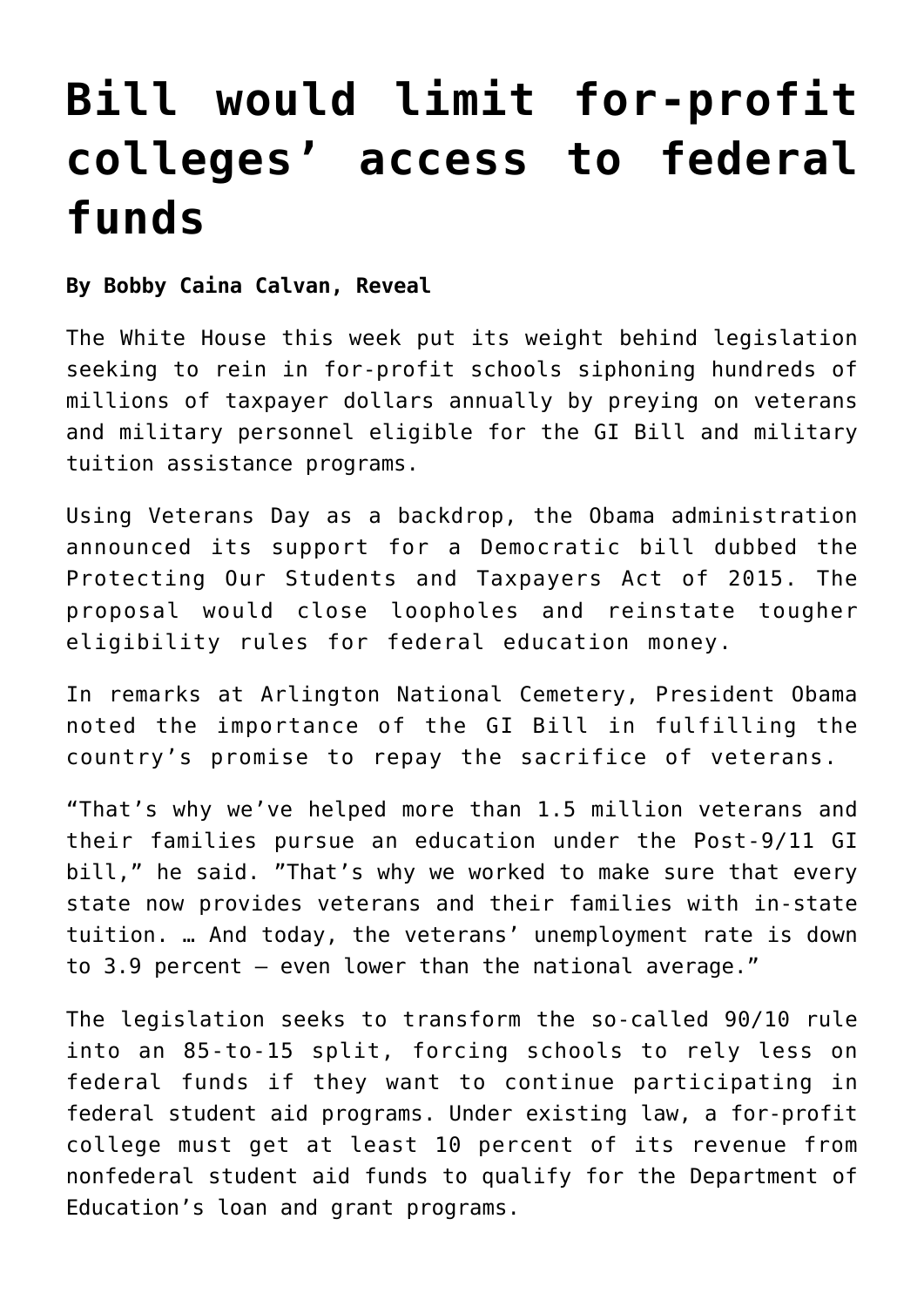But the GI Bill and military tuition assistance programs are not counted as part of that 90 percent, a loophole the proposed legislation seeks to close.

"This loophole has created a perverse incentive for some forprofit colleges to seek out and aggressively – and, sometimes, deceptively – enroll service members and veterans to skirt the law," Ted Mitchell, the Obama administration's undersecretary for education, said in statement.

"The intent of the law is simple: Quality for-profit programs should be able to secure funding that is not solely from the federal government," he said.

In addition, the White House announced that it has an agreement in place with the Department of Veterans Affairs and the Federal Trade Commission for measures that "strengthen enforcement against schools that engage in deceptive or misleading advertising, sales, or enrollment practices towards Veterans."

A Reveal investigation published in June showed how the University of Phoenix, for one, sidestepped an executive order by Obama meant to prevent for-profit colleges from gaining preferential access to military bases.

Since taking effect in 2009, the Post-9/11 GI Bill has served more than 1.5 million veterans and provided \$57 billion for tuition, books and other education-related expenses.

This money has become an important source of revenue for many for-profit schools. The country's largest for-profit school, the University of Phoenix, has reaped more than \$1.2 billion in GI Bill money since 2009. Last year alone, it received \$345 million to educate Iraq and Afghanistan veterans, along with \$20 million in tuition assistance from the Pentagon.

Last month, the Department of Defense barred university officials from recruiting at military installations and placed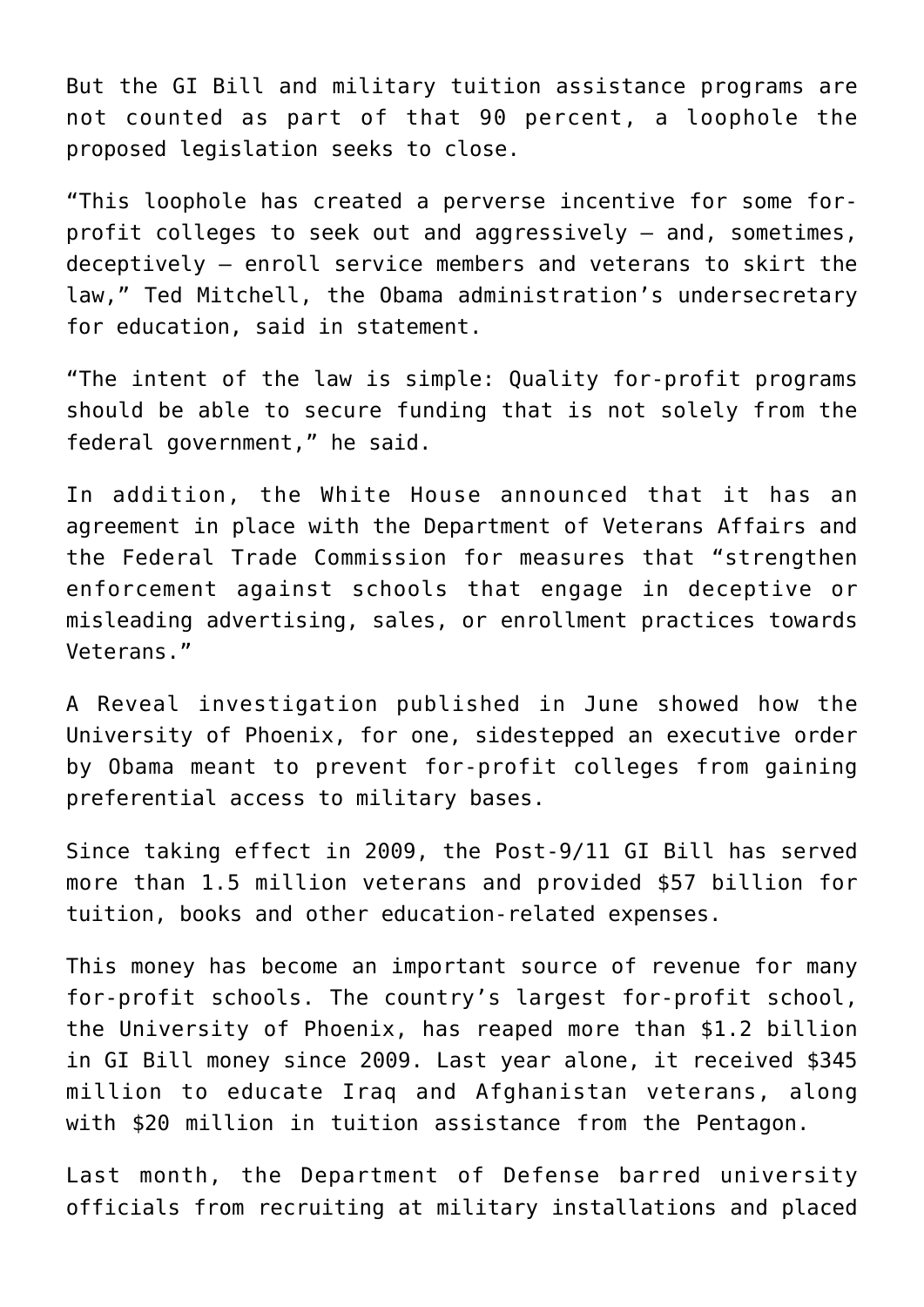the school on probation. Until that probation is lifted, the university is forbidden from enrolling new students under the Pentagon's tuition assistance program.

The switch from 10 to 15 percent would not be new. Congress instituted the 85/15 standard in 1992 after investigations uncovered evidence of fraud and abuse. Six years later, that rule was relaxed to the current 90/10 standard.

"This high threshold allows far too much federal money to funnel to an industry that often provides a greater return on taxpayer investment to its administrators and investors than it does to its students," said Sen. Dick Durbin of Illinois, who joined three other Senate Democrats in sponsoring the bill.

It may seem like a small change. But last year, a *Reveal* investigation found that nearly 300 schools reportedly fall in the gap between 85 and 90 percent.

Another 133 for-profit schools would violate the 90/10 cap if the GI Bill loophole were closed. These schools were almost completely subsidized by taxpayers, receiving more than 90 percent of their revenue from a combination of Pell Grants, Stafford Loans, GI Bill funds for veterans and Department of Defense tuition assistance to active duty military.

"It is imperative that we remove the dollar sign from the backs of veterans and servicemembers by closing this egregious loophole," said Walter Ochinko, policy director for the nonprofit organization Veterans Education Success.

The proposed legislation faces a near-certain death if its sponsors and the White House cannot get some Republicans to sign on.

"We haven't had any in the past, and no indication that will change. However, we are always hopeful and Senator Durbin thinks that this is an issue both parties should be able to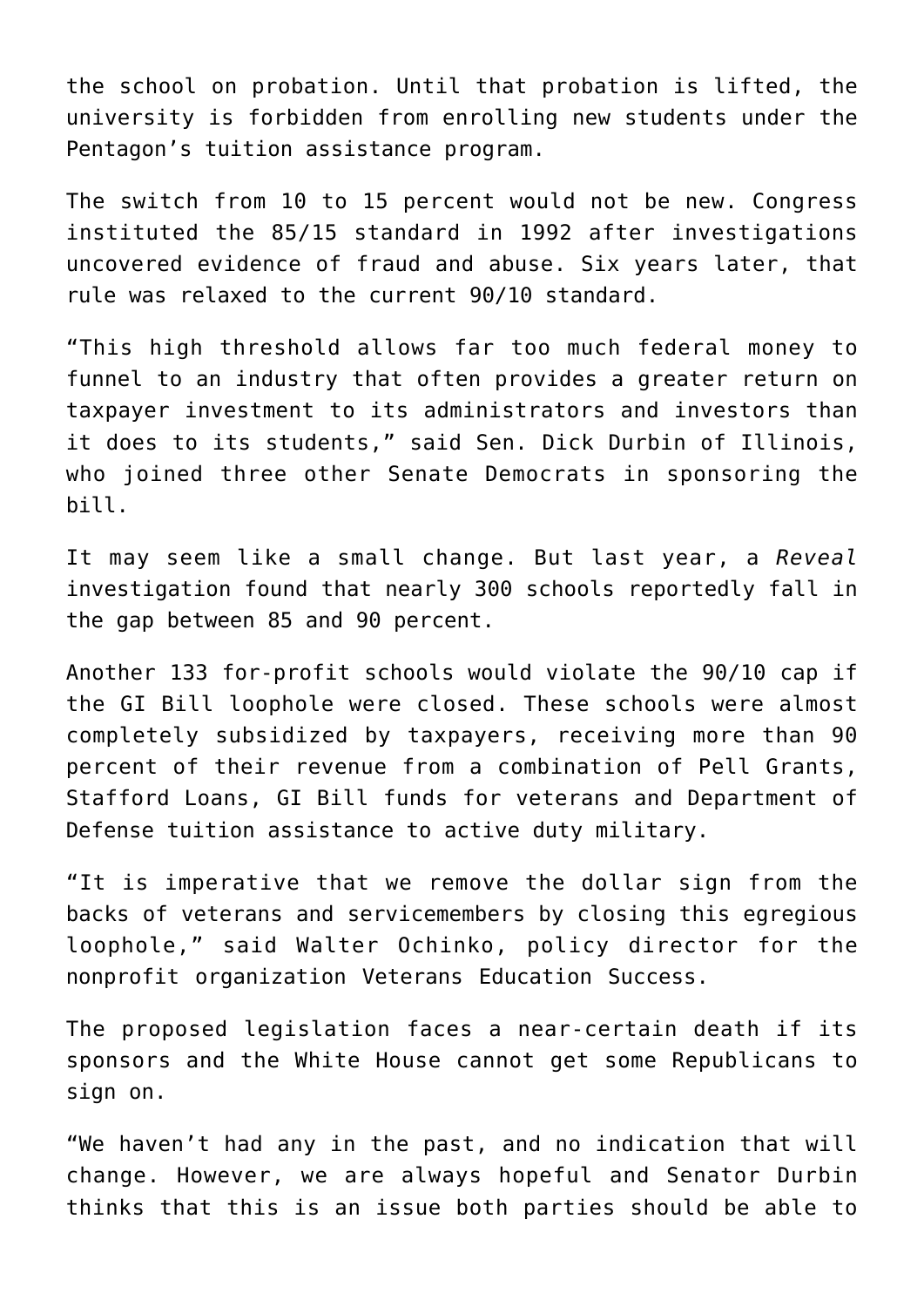get behind," Durbin's spokeswoman, Christina Mulka, said in an email.

Similar House measures have failed.

The Senate Bill, co-sponsored by Sen. Jack Reed of Rhode Island, Sen. Richard Blumenthal of Connecticut and Sen. Elizabeth Warren of Massachusetts, would:

- Kick off for-profit schools after a year of noncompliance with the 85/15 formula, instead of allowing them two years under the current 90/10 law.
- Bar schools from what the senators consider accounting tricks that calculate unpaid school-sponsored student loans as revenues, even if the loan goes unpaid. Only actual payments would be counted as revenue.

As part of its educational initiatives for veterans, the Obama administration also announced today that veterans and their dependents are now eligible for in-state tuition in all 50 states, as well as in the District of Columbia and Puerto Rico.

It also said the Department of Veterans Affairs is launching a redesigned website providing information on graduation rates and other factors to make it easier for veterans to compare schools.

In addition to his call for reinstating the 85/15 rule, Obama urged Congress to approve legislation that would require schools receiving GI Bill money to meet accreditation standards for certain programs, including law, teaching, nursing, criminal justice, psychology and health fields.

And the president pressed for passage of a bill that would reinstate GI Bill benefits to veterans enrolled in schools that shut down. The proposal followed the implosion of Corinthian Colleges, which filed for bankruptcy protection earlier this year. Once one of the country's largest for